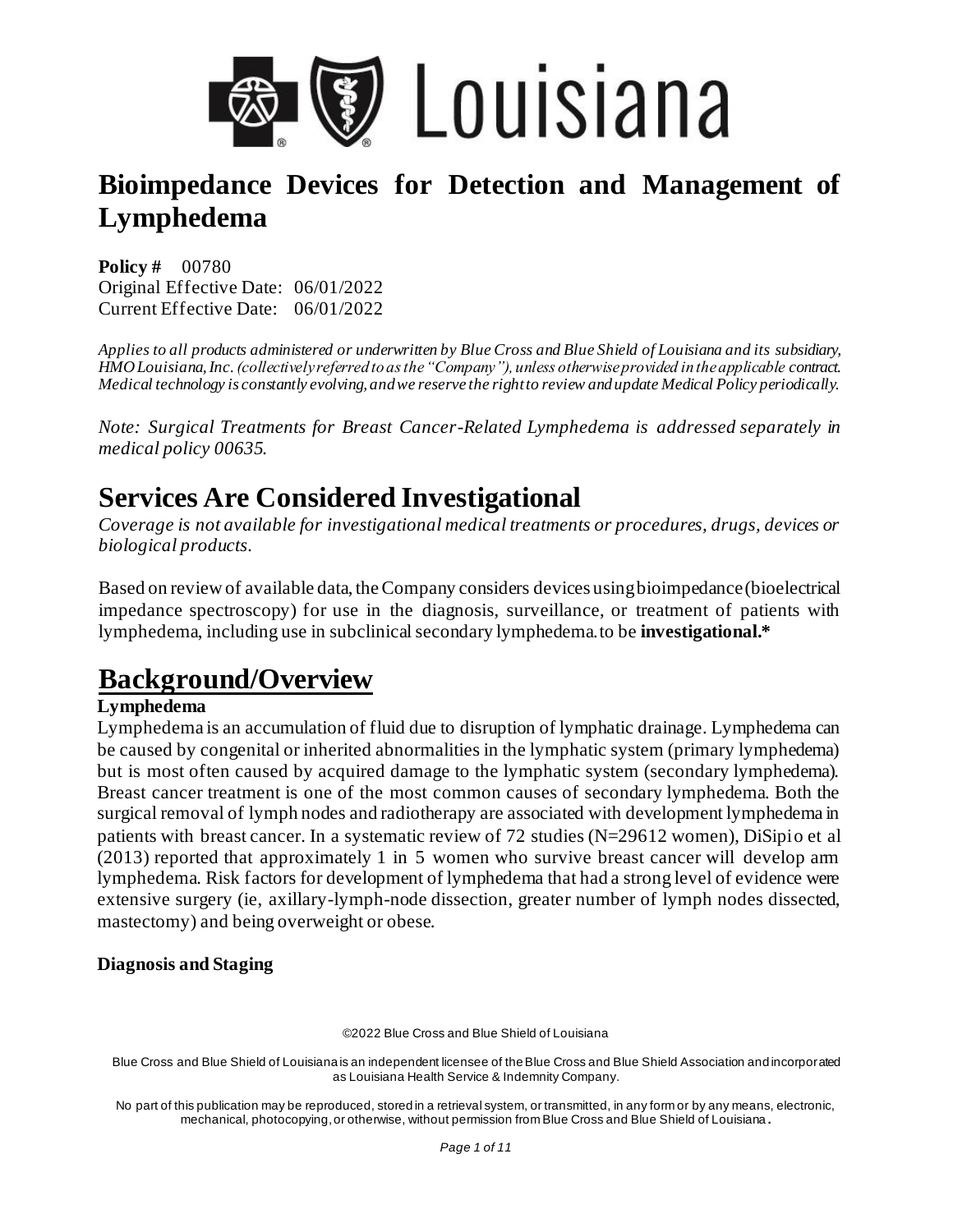

Policy # 00780 Original Effective Date: 06/01/2022 Current Effective Date: 06/01/2022

A diagnosis of secondary lymphedema is based on history (e.g., cancer treatment, trauma) and physical examination (localized, progressive edema and asymmetric limb measurements) when other causes of edema can be excluded. Imaging, such as MRI, computed tomography, ultrasound, or lymphoscintigraphy, may be used to differentiate lymphedema from other causes of edema in diagnostically challenging cases.

Table 1 lists International Society of Lymphology guidance for staging lymphedema based on "softness" or "firmness" of the limb and the changes with an elevation of the limb.

| <b>Stage</b>               | <b>Description</b>                                                                                                                                 |
|----------------------------|----------------------------------------------------------------------------------------------------------------------------------------------------|
| Stage $0$<br>(subclinical) | Swelling is not evident and most patients are asymptomatic despite impaired<br>lymphatic transport                                                 |
| Stage I (mild)             | Accumulation of fluid that subsides (usually within 24 hours) with limb<br>elevation; soft edema that may pit, without evidence of dermal fibrosis |
| Stage II<br>(moderate)     | Does not resolve with limb elevation alone; limb may no longer pit on<br>examination                                                               |
|                            | Stage III (severe) Lymphostatic elephantiasis; pitting can be absent; skin has trophic changes                                                     |

### **Table 1. Recommendations for Staging Lymphedema**

#### **Management and Treatment**

Lymphedema is treated using elevation, compression, and exercise. Conservative therapy may consist of several features depending on the severity of the lymphedema. Patients are educated on the importance of self-care including hygiene practices to prevent infection, maintaining ideal body weight through diet and exercise, and limb elevation. Compression therapy consists of repeatedly applying padding and bandages or compression garments. Manual lymphatic drainage is a light pressure massage performed by trained physical therapists or by patients designed to move fluid from obstructed areas into functioning lymph vessels and lymph nodes. Complete decongestive therapy is a multiphase treatment program involving all of the previously mentioned conserv ative treatment components at different intensities. Pneumatic compression pumps may also be considered as an adjunct to conservative therapy or as an alternative to self -manual lymphatic drainage in patients who have difficulty performing self-manual lymphatic drainage. In patients with more

©2022 Blue Cross and Blue Shield of Louisiana

Blue Cross and Blue Shield of Louisiana is an independent licensee of the Blue Cross and Blue Shield Association and incorporated as Louisiana Health Service & Indemnity Company.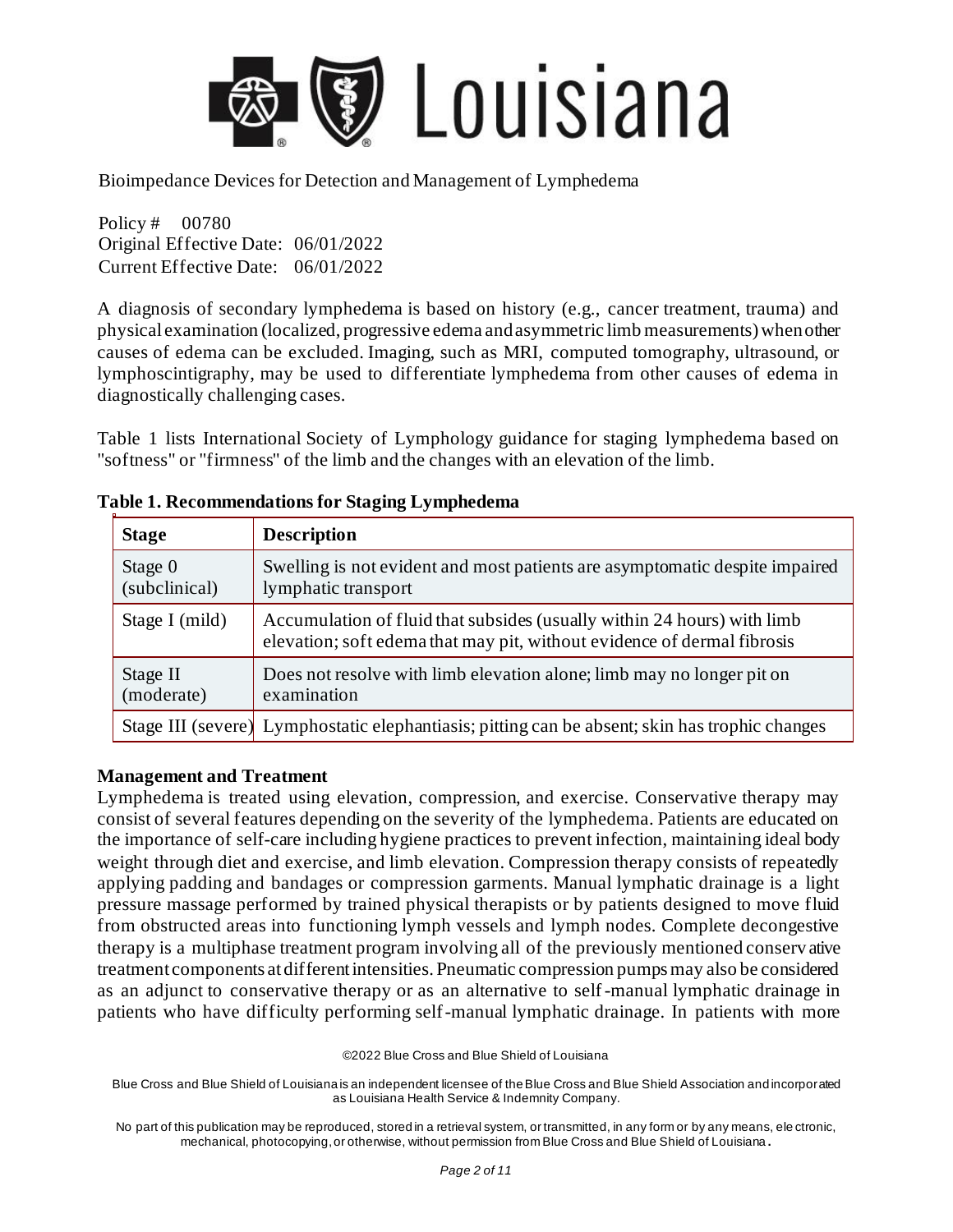

Policy # 00780 Original Effective Date: 06/01/2022 Current Effective Date: 06/01/2022

advanced lymphedema after fat deposition and tissue fibrosis has occurred, palliative surgery using reductive techniques such as liposuction may be performed.

#### **Bioimpedance Spectroscopy**

Bioimpedance spectroscopy is based on the theory that the level of opposition to the flow of electric current (impedance) through the body is inversely proportional to the volume of fluid in the tissue. In lymphedema, with the accumulation of excess interstitial fluid, tissue impedance decreases.

Bioimpedance has been proposed as a diagnostic test for this condition. In usual care, lymphedema is recognized clinically or via limb measurements. However, management via bioelectrical impedance spectroscopy has been proposed as a way to implement early treatment of subclinical lymphedema to potentially reduce its severity.

## **FDA or Other Governmental Regulatory Approval**

### **U.S. Food and Drug Administration (FDA)**

Devices that have been cleared for marketing by the U.S. Food and Drug Administration (FDA) through the 510(k) process to aid in the assessment of lymphedema are summarized in Table 2.

|      | <b>Year Device</b> | <b>Manufacturer</b>         | $510(k)$ Number | <b>Indication</b>                                                                                                                                                                                                                                                 |
|------|--------------------|-----------------------------|-----------------|-------------------------------------------------------------------------------------------------------------------------------------------------------------------------------------------------------------------------------------------------------------------|
| 2018 | <b>SOZO</b>        | ImpediMed<br>(Carlsbad, CA) | K180126         | For adults at risk of<br>lymphedema.<br>Supports the<br>measurement of<br>extracellular fluid<br>volume differences<br>between the limbs and<br>is presented to the<br>clinician on an L-Dex<br>scale as an aid to their<br>clinical assessment of<br>lymphedema. |

| Table 2. FDA Cleared Bioimpedance Spectroscopy Devices for Lymphedema |  |  |
|-----------------------------------------------------------------------|--|--|
|                                                                       |  |  |

©2022 Blue Cross and Blue Shield of Louisiana

Blue Cross and Blue Shield of Louisiana is an independent licensee of the Blue Cross and Blue Shield Association and incorporated as Louisiana Health Service & Indemnity Company.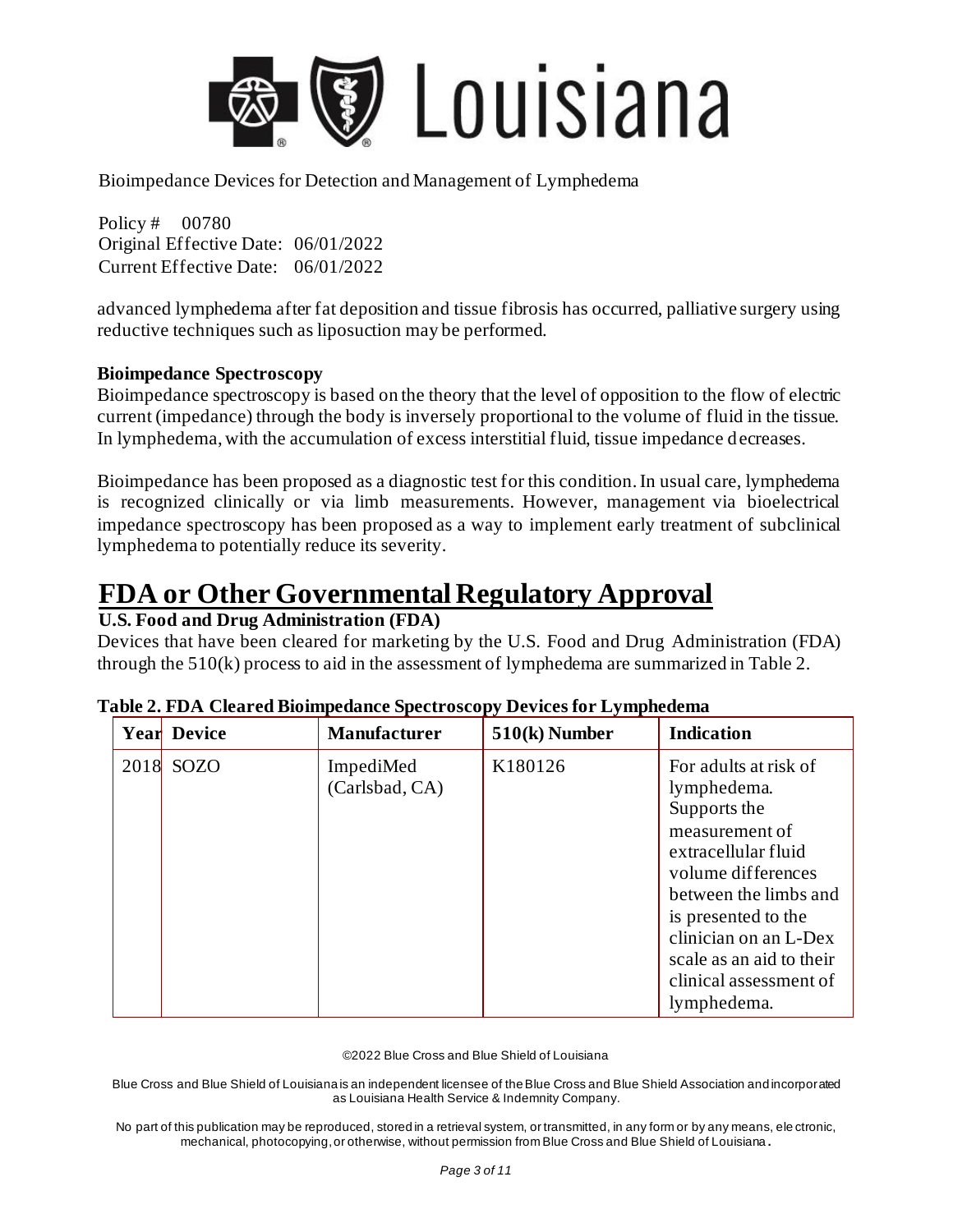

Policy # 00780 Original Effective Date: 06/01/2022 Current Effective Date: 06/01/2022

|      |                                         |                                       |         | The device is only<br>indicated for patients<br>who will have or who<br>have had lymph nodes,<br>from the axillary and/or<br>pelvic regions, either<br>removed, damaged or<br>irradiated.                                                                                                               |
|------|-----------------------------------------|---------------------------------------|---------|---------------------------------------------------------------------------------------------------------------------------------------------------------------------------------------------------------------------------------------------------------------------------------------------------------|
| 2015 | MoistureMeterD                          | Delfin Technologies<br>(Stamford, CT) | K143310 | Supports local<br>assessment of tissue<br>water differences<br>between affected and<br>contralateral non-<br>affected arm tissues to<br>aid in forming a clinical<br>judgment of unilateral<br>lymphedema in women.<br>The device is not<br>intended to make<br>diagnosis or predict arm<br>lymphedema. |
| 2007 | ImpediMed L-<br>$Dex^{\text{TM}^+}U400$ | ImpediMed<br>(Carlsbad, CA)           | K050415 | Supports the<br>measurement of<br>extracellular fluid<br>volume differences<br>between the arms to aid<br>in the clinical<br>assessment of unilateral<br>lymphedema of the arm<br>in women. This device<br>is not intended to<br>diagnose or predict                                                    |

©2022 Blue Cross and Blue Shield of Louisiana

Blue Cross and Blue Shield of Louisiana is an independent licensee of the Blue Cross and Blue Shield Association and incorporated as Louisiana Health Service & Indemnity Company.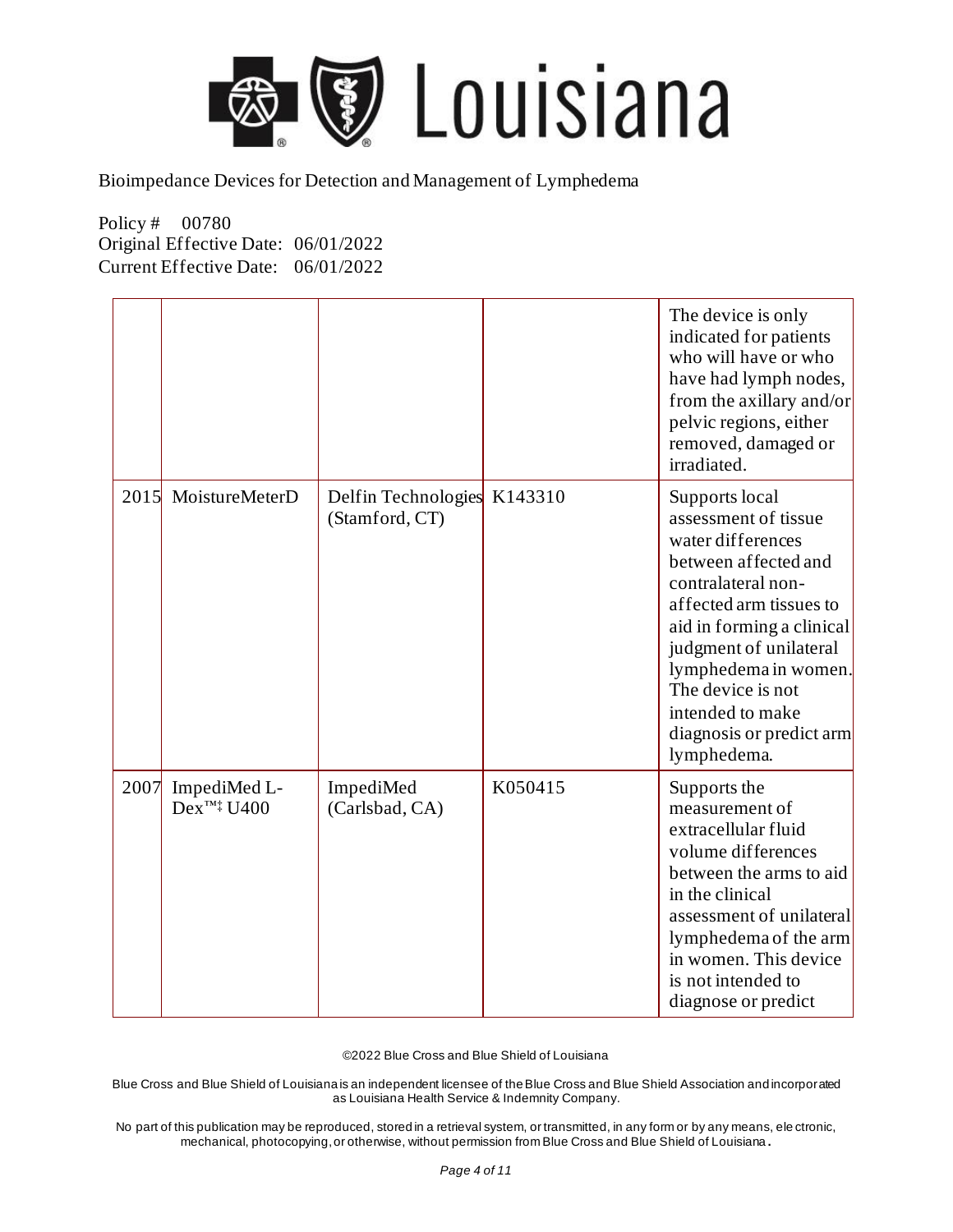

Policy # 00780 Original Effective Date: 06/01/2022 Current Effective Date: 06/01/2022

|--|

FDA product code: OBH.

### **Rationale/Source**

This medical policy was developed through consideration of peer-reviewed medical literature generally recognized by the relevant medical community, U.S. Food and Drug Administration approval status, nationally accepted standards of medical practice and accepted standards of medical practice in this community, technology evaluation centers, reference to federal regulations, other plan medical policies, and accredited national guidelines.

Secondary lymphedema may develop following treatment for breast cancer. Bioimpedance, which uses resistance to electrical current to compare the composition of fluid compartments, could be used as a tool to diagnose lymphedema.

For individuals who have known or suspected lymphedema who receive bioimpedance spectroscopy, the evidence includes a systematic review, 1 RCT, 1 prospective comparative observational study, and multiple uncontrolled observational studies. Relevant outcomes are test validity, symptoms, and quality of life. Diagnostic accuracy studies have found a poor correlation between bioimpedance analysis and the reference standard (volume displacement or circumferential measurement). Interim results from an ongoing RCT comparing bioimpedance with standard tape measure following treatment for breast cancer have been published. Overall, 109 of 508 (21.5%) patients received early treatment due to reaching a pre-determined threshold to trigger an intervention. A total of 12 triggering patients progressed to clinical lymphedema (2 in the bioimpedance group  $[4.9\%]$  and 10 in the tape measure group  $[14.7\%]$ ; P=0.130). The RCT was limited by its open-label design and lack of reporting of important health outcomes. The single prospective comparative study found a significantly lower rate of clinical lymphedema in patients managed with bioimpedance devices but had several limitations, including nonrandomized design, lack of blinding, lack of complete data on a substantial proportion of enrolled patients, and lack of a systematic method for diagnosing lymphedema in the control group. Retrospective studies suggested that postoperative bioimpedance monitoring is feasible but provide limited information about its efficacy. The evidence is insufficient to determine that the technology results in an improvement in the net health outcome.

©2022 Blue Cross and Blue Shield of Louisiana

Blue Cross and Blue Shield of Louisiana is an independent licensee of the Blue Cross and Blue Shield Association and incorporated as Louisiana Health Service & Indemnity Company.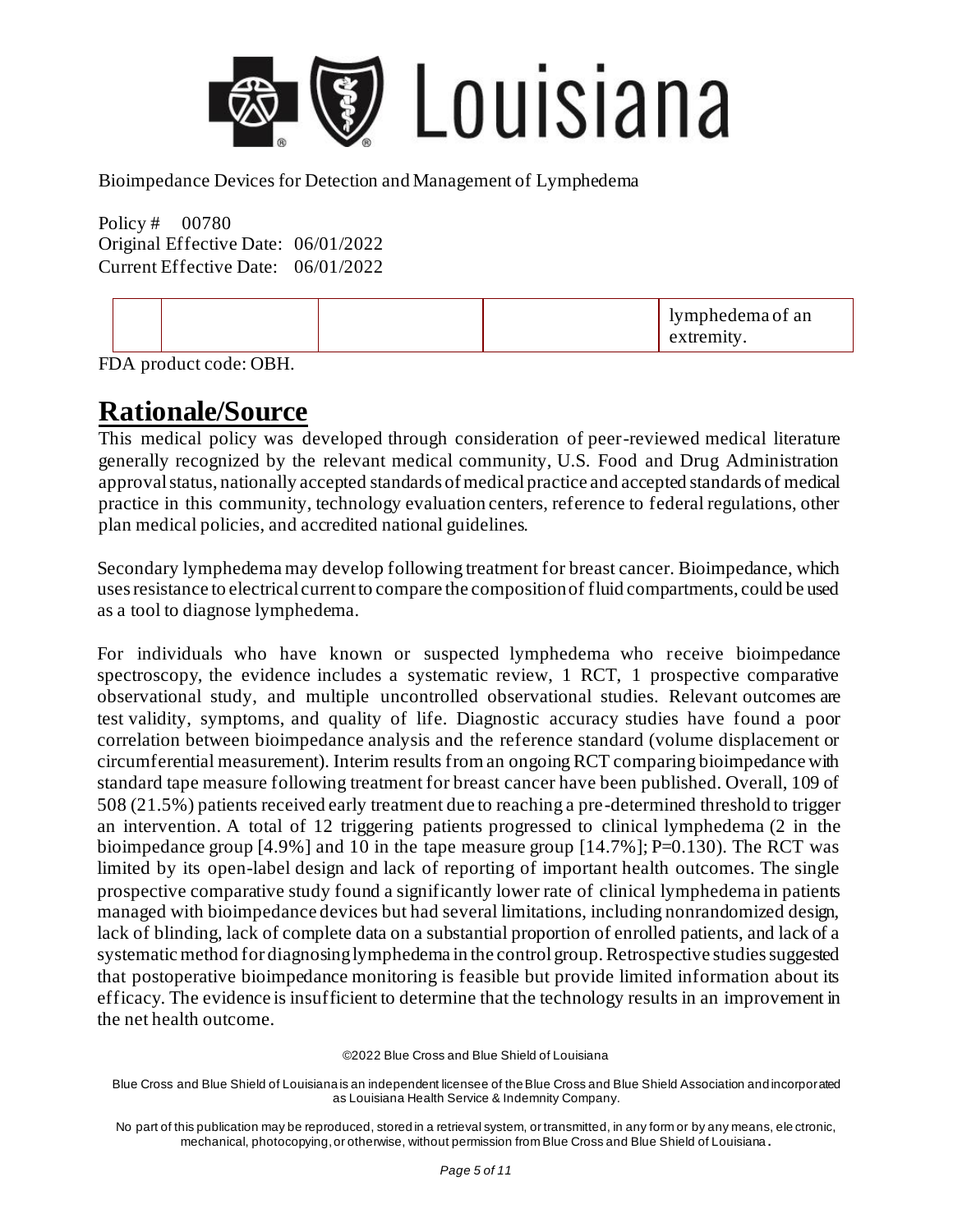

Policy # 00780 Original Effective Date: 06/01/2022 Current Effective Date: 06/01/2022

## **Supplemental Information**

### **Clinical Input From Physician Specialty Societies and Academic Medical Centers**

While the various physician specialty societies and academic medical centers may collaborate and make recommendations during this process, through the provision of appropriate reviewers, input received does not represent an endorsement or position statement by the physician specialty societies or academic medical centers, unless otherwise noted.

In response to requests, input was received from 2 specialty societies and 2 academic medical centers while this policy was under review in 2011. Three of 4 reviewers agreed that bioimpedance devices are considered investigational for diagnosis, surveillance, and treatment of patients with lymphedema. The fourth reviewer, from an academic medical center, considered the use of the technology a reasonable alternative, especially in situations in which minor lymphedema can have a large impact on a patient. One specialty society supported further research into the effectiveness of this technology and recommended reimbursement in the context of relevant clinical trials.

#### **Practice Guidelines and Position Statements**

National Comprehensive Cancer Network Clinical Practice Guidelines on Survivorship (v.2.2020) and Breast Cancer (v.6.2020) recommend education, monitoring, and referral for lymphedema management as needed. Neither guideline mentions bioimpedance.

#### **U.S. Preventive Services Task Force Recommendations**

Not applicable.

#### **Medicare National Coverage**

There is no national coverage determination. In the absence of a national coverage determination, coverage decisions are left to the discretion of local Medicare carriers.

#### **Ongoing and Unpublished Clinical Trials**

Some currently unpublished trials that might influence this review are listed in Table 3.

|                    | Ladie 9. Summary of Nev Trials |                                          |                   |
|--------------------|--------------------------------|------------------------------------------|-------------------|
| NCT <sub>No.</sub> | <b>Trial Name</b>              | <b>Planned</b><br><b>Enrollment</b> Date | <b>Completion</b> |
|                    |                                |                                          |                   |

#### **Table 3. Summary of Key Trials**

©2022 Blue Cross and Blue Shield of Louisiana

Blue Cross and Blue Shield of Louisiana is an independent licensee of the Blue Cross and Blue Shield Association and incorporated as Louisiana Health Service & Indemnity Company.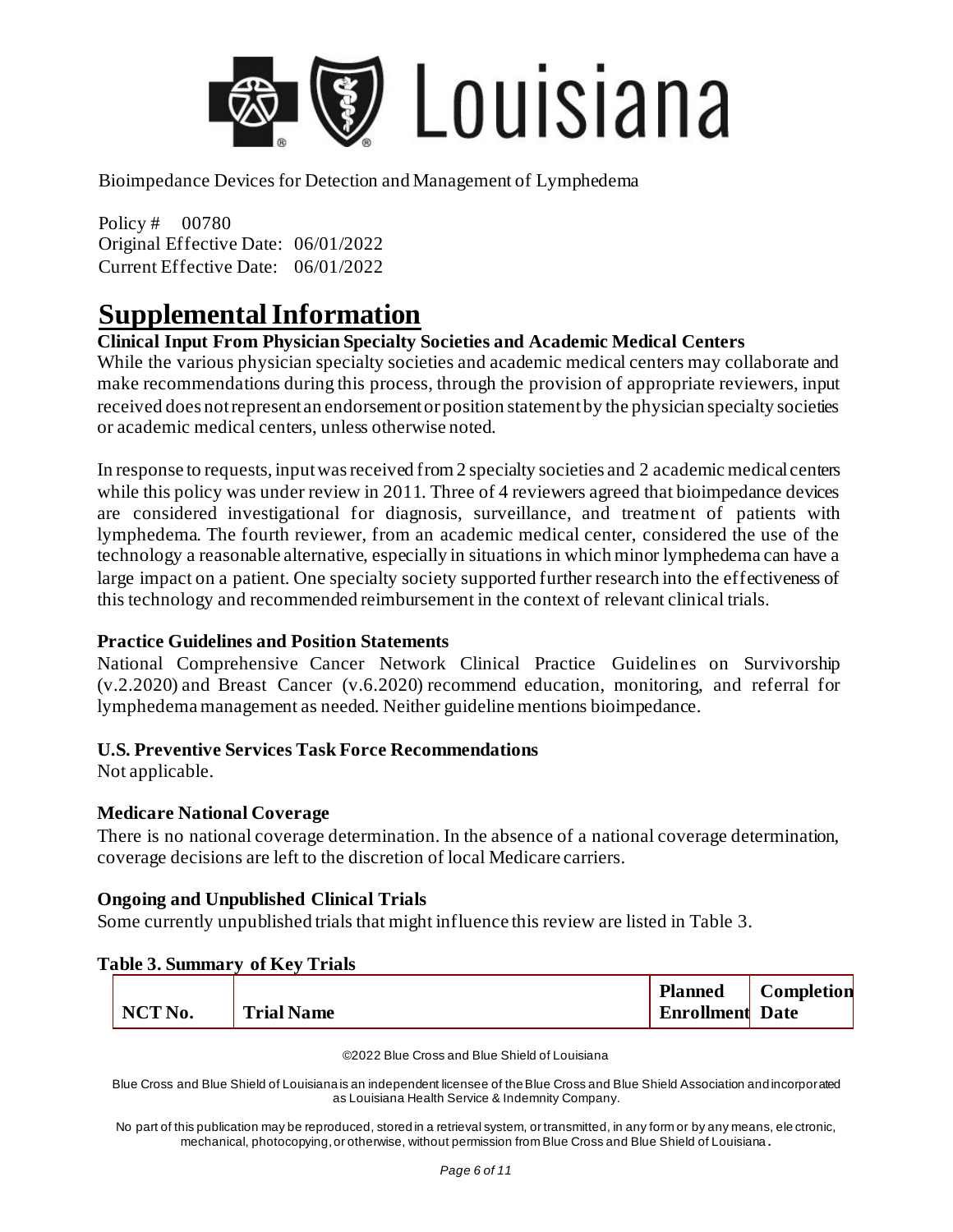

Policy # 00780 Original Effective Date: 06/01/2022 Current Effective Date: 06/01/2022

| <b>Ongoing</b>     |                                                                                                                                                                |     |                                                |
|--------------------|----------------------------------------------------------------------------------------------------------------------------------------------------------------|-----|------------------------------------------------|
|                    | NCT03978754 Assessment of Breast Cancer-Related Arm<br>Lymphedema—Comparison of Traditional<br>Measurement Methods and Indocyanine Green (ICG)<br>Lymphography | 300 | Jan 2022<br>(recruiting)<br>as of Jun<br>2019) |
|                    | NCT02743858 A Prospective Surveillance Program for Assessment<br>and Treatment of Breast Cancer-Related<br>Lymphedema After Axillary Lymph Node Dissection     | 850 | Apr 2021<br>(recruiting)<br>as of Feb<br>2020) |
|                    | NCT01544335 Evaluation of the Validity of BIS as a Tool for<br>Quantification of Lymphedema Through Comparison<br>With Perometry and Self-Report               | 270 | Dec 2020                                       |
| <b>Unpublished</b> |                                                                                                                                                                |     |                                                |

BIS: bioimpedance spectroscopy; NCT: national clinical trial.

### **References**

- 1. DiSipio T, Rye S, Newman B, et al. Incidence of unilateral arm lymphoedema after breast cancer: a systematic review and meta-analysis. Lancet Oncol. May 2013; 14(6): 500-15. PMID 23540561
- 2. International Society of Lymphology Executive Committee. The Diagnosis and Treatment of Peripheral Lymphedema: 2016 Consensus Document of the International Society of Lymphology. 2016; https://journals.uair.arizona.edu/index.php/lymph/article/view/20106.
- 3. Pusic AL, Cemal Y, Albornoz C, et al. Quality of life among breast cancer patients with lymphedema: a systematic review of patient-reported outcome instruments and outcomes. J Cancer Surviv. Mar 2013; 7(1): 83-92. PMID 23212603
- 4. Oremus M, Walker K, Dayes I, et al. Technology Assessment: Diagnosis and treatment of secondary lymphedema. Rockville, MD: Agency for Healthcare Research and Quality; 2010.
- 5. Cornish BH, Chapman M, Hirst C, et al. Early diagnosis of lymphedema using multiple frequency bioimpedance. Lymphology. Mar 2001; 34(1): 2-11. PMID 11307661

©2022 Blue Cross and Blue Shield of Louisiana

Blue Cross and Blue Shield of Louisiana is an independent licensee of the Blue Cross and Blue Shield Association and incorporated as Louisiana Health Service & Indemnity Company.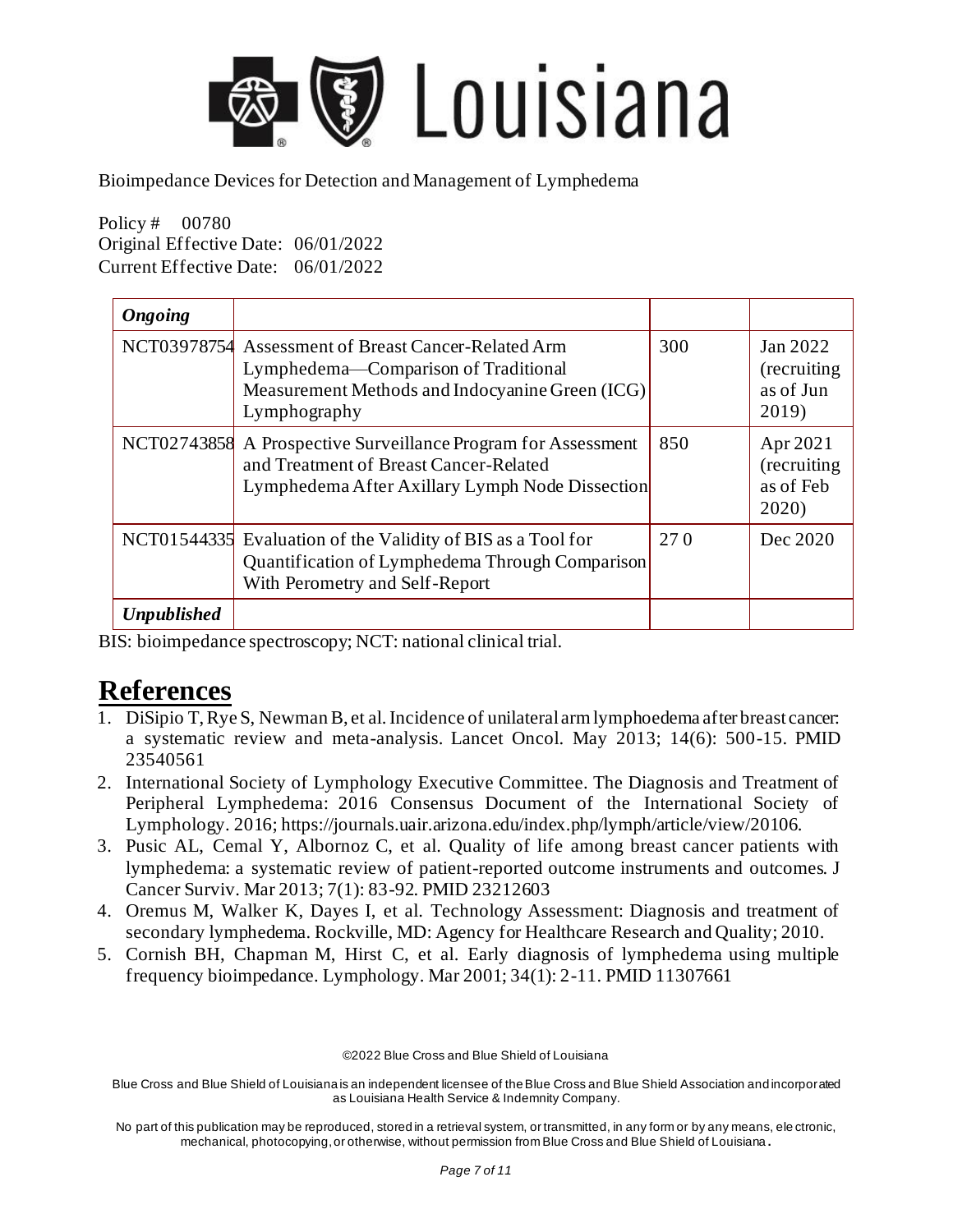

Policy # 00780 Original Effective Date: 06/01/2022 Current Effective Date: 06/01/2022

- 6. Hayes S, Janda M, Cornish B, et al. Lymphedema secondary to breast cancer: how choice of measure influences diagnosis, prevalence, and identifiable risk factors. Lymphology. Mar 2008; 41(1): 18-28. PMID 18581955
- 7. Barrio AV, Eaton A, Frazier TG. A Prospective Validation Study of Bioimpedance with Volume Displacement in Early-Stage Breast Cancer Patients at Risk for Lymphedema. Ann Surg Oncol. Dec 2015; 22 Suppl 3: S370-5. PMID 26085222
- 8. Blaney JM, McCollum G, Lorimer J, et al. Prospective surveillance of breast cancer-related lymphoedema in the first-year post-surgery: feasibility and comparison of screening measures. Support Care Cancer. Jun 2015; 23(6): 1549-59. PMID 25398360
- 9. Ridner SH, Dietrich MS, Cowher MS, et al. A Randomized Trial Evaluating Bioimpedance Spectroscopy Versus Tape Measurement for the Prevention of Lymphedema Following Treatment for Breast Cancer: Interim Analysis. Ann Surg Oncol. Oct 2019; 26(10): 3250-3259. PMID 31054038
- 10. Soran A, Ozmen T, McGuire KP, et al. The importance of detection of subclinical lymphedema for the prevention of breast cancer-related clinical lymphedema after axillary lymph node dissection; a prospective observational study. Lymphat Res Biol. Dec 2014; 12(4): 289 -94. PMID 25495384
- 11. Laidley A, Anglin B. The Impact of L-Dex((R)) Measurements in Assessing Breast Cancer-Related Lymphedema as Part of Routine Clinical Practice. Front Oncol. 2016; 6: 192. PMID 27656420
- 12. Koelmeyer LA, Borotkanics RJ, Alcorso J, et al. Early surveillance is associated with less incidence and severity of breast cancer-related lymphedema compared with a traditional referral model of care. Cancer. Mar 15 2019; 125(6): 854-862. PMID 30521080
- 13. Kilgore LJ, Korentager SS, Hangge AN, et al. Reducing Breast Cancer-Related Lymphedema (BCRL) Through Prospective Surveillance Monitoring Using Bioimpedance Spectroscopy (BIS) and Patient Directed Self-Interventions. Ann Surg Oncol. Oct 2018; 25(10): 2948-2952. PMID 29987599
- 14. Whitworth PW, Cooper A. Reducing chronic breast cancer-related lymphedema utilizing a program of prospective surveillance with bioimpedance spectroscopy. Breast J. Jan 2018; 24(1): 62-65. PMID 29063664
- 15. Erdogan Iyigun Z, Selamoglu D, Alco G, et al. Bioelectrical impedance for detecting and monitoring lymphedema in patients with breast cancer. Preliminary results of the florence nightingale breast study group. Lymphat Res Biol. Mar 2015; 13(1): 40-5. PMID 25526543

©2022 Blue Cross and Blue Shield of Louisiana

Blue Cross and Blue Shield of Louisiana is an independent licensee of the Blue Cross and Blue Shield Association and incorporated as Louisiana Health Service & Indemnity Company.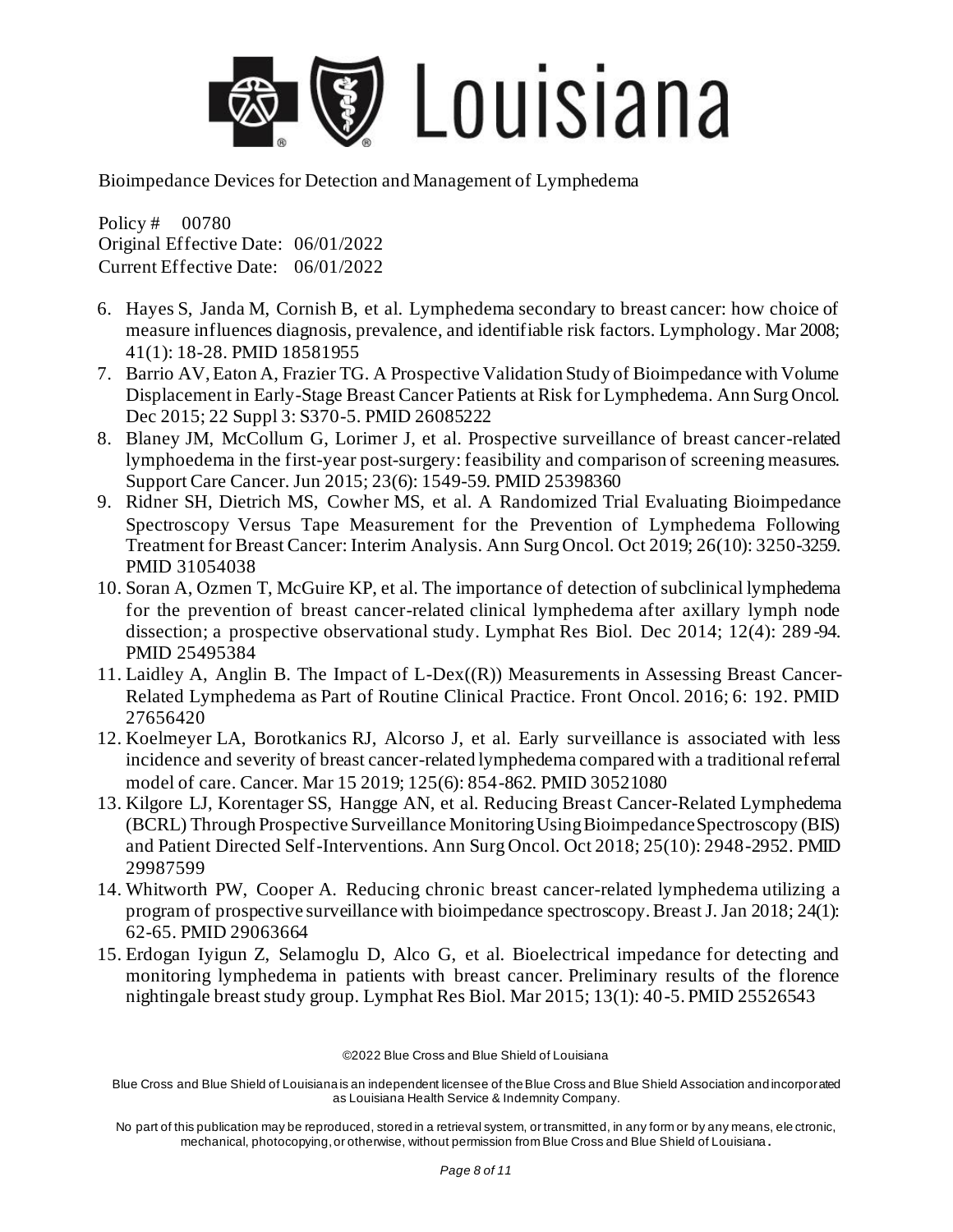

Policy # 00780 Original Effective Date: 06/01/2022 Current Effective Date: 06/01/2022

- 16. Shah C, Vicini F, Beitsch P, et al. The use of bioimpedance spectroscopy to monitor therapeutic intervention in patients treated for breast cancer related lymphedema. Lymphology. Dec 2013; 46(4): 184-92. PMID 25141461
- 17. Lim SM, Han Y, Kim SI, et al. Utilization of bioelectrical impedance analysis for detection of lymphedema in breast Cancer survivors: a prospective cross sectional study. BMC Cancer. Jul 08 2019; 19(1): 669. PMID 31286884
- 18. Kaufman DI, Shah C, Vicini FA, et al. Utilization of bioimpedance spectroscopy in the prevention of chronic breast cancer-related lymphedema. Breast Cancer Res Treat. Dec 2017; 166(3): 809-815. PMID 28831632
- 19. Whitworth PW, Shah C, Vicini F, et al. Preventing Breast Cancer-Related Lymphedema in High-Risk Patients: The Impact of a Structured Surveillance Protocol Using Bioimpedance Spectroscopy. Front Oncol. 2018; 8: 197. PMID 29946531
- 20. National Comprehensive Cancer Network. Clinical Practice Guidelines in Oncology: Survivorship. 2.2020.

https://www.nccn.org/professionals/physician\_gls/pdf/survivorship.pdf.

21. National Comprehensive Cancer Network. Clinical Practice Guidelines in Oncology: Breast Cancer. Version 6.2020. https://www.nccn.org/professionals/physician\_gls/pdf/breast.pdf.

# **Policy History**

Original Effective Date: 06/01/2022 Current Effective Date: 06/01/2022 03/03/2022 Medical Policy Committee review 03/09/2022 Medical Policy Implementation Committee approval. New policy. Next Scheduled Review Date: 03/2023

# **Coding**

*The five character codes included in the Blue Cross Blue Shield of Louisiana Medical Policy Coverage Guidelines are obtained from Current Procedural Terminology (CPT®) ‡ , copyright 2021 by the American Medical Association (AMA). CPT is developed by the AMA as a listing of descriptive terms and five character identifying codes and modifiers for reporting medical services and procedures performed by physician.*

©2022 Blue Cross and Blue Shield of Louisiana

Blue Cross and Blue Shield of Louisiana is an independent licensee of the Blue Cross and Blue Shield Association and incorporated as Louisiana Health Service & Indemnity Company.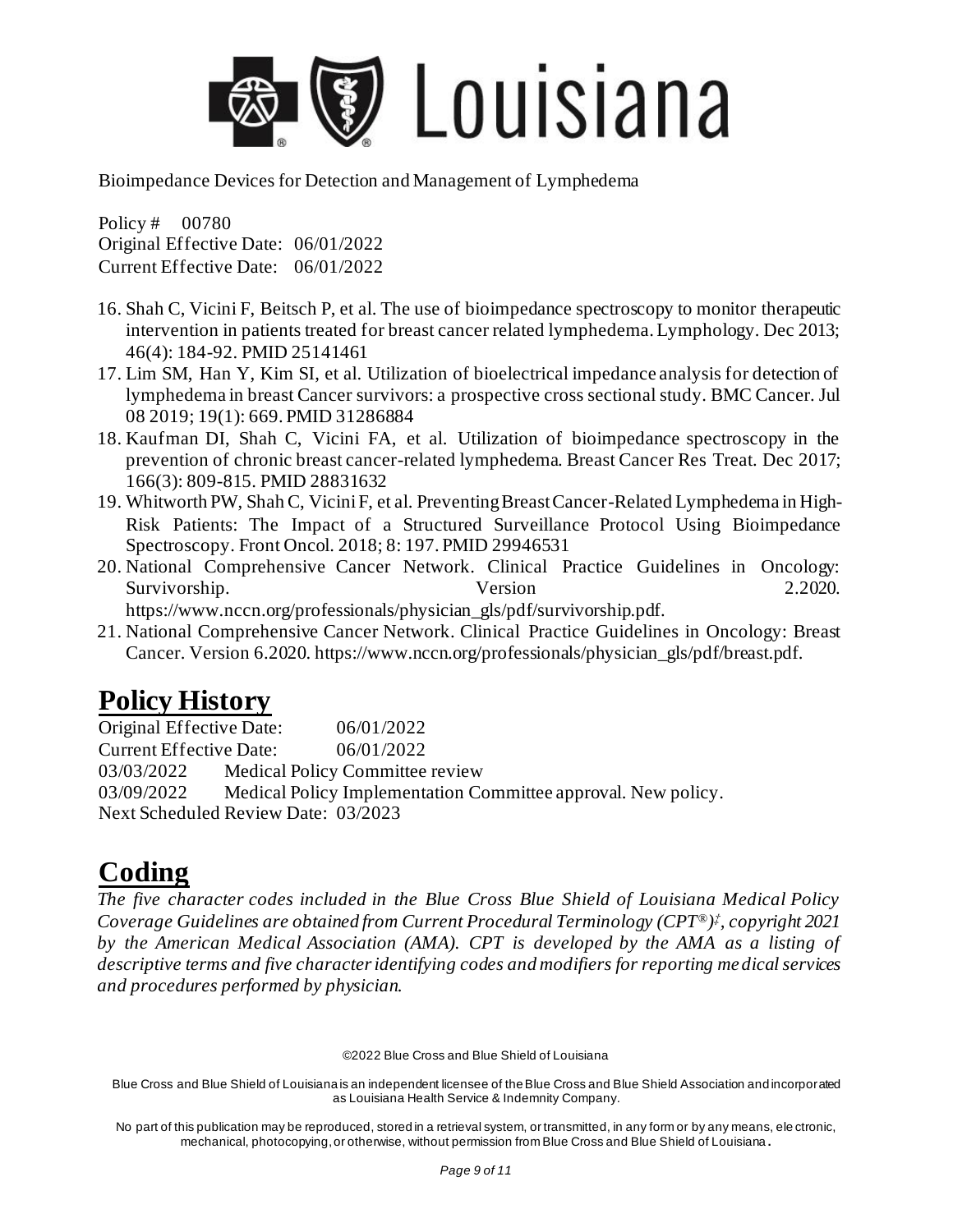

Policy # 00780 Original Effective Date: 06/01/2022 Current Effective Date: 06/01/2022

*The responsibility for the content of Blue Cross Blue Shield of Louisiana Medical Policy Coverage Guidelines is with Blue Cross and Blue Shield of Louisiana and no endorsement by the AMA is intended or should be implied. The AMA disclaims responsibility for any consequences or liability attributable or related to any use, nonuse or interpretation of information contained in Blue Cross Blue Shield of Louisiana Medical Policy Coverage Guidelines. Fee schedules, relative value units, conversion factors and/or related components are not assigned by the AMA, are not part of CPT, and the AMA is not recommending their use. The AMA does not directly or indirectly practice medicine or dispense medical services. The AMA assumes no liability for data contained or not contained herein. Any use of CPT outside of Blue Cross Blue Shield of Louisiana Medical Policy Coverage Guidelines should refer to the most current Current Procedural Terminology which contains the complete and most current listing of CPT codes and descriptive terms. Applicable FARS/DFARS apply.*

CPT is a registered trademark of the American Medical Association.

Codes used to identify services associated with this policy may include (but may not be limited to) the following:

| Code Type               | Code                 |
|-------------------------|----------------------|
| <b>CPT</b>              | 93702                |
| <b>HCPCS</b>            | No codes             |
| <b>ICD-10 Diagnosis</b> | I97.2, Z90.10-Z90.13 |

\*Investigational – A medical treatment, procedure, drug, device, or biological product is Investigational if the effectiveness has not been clearly tested and it has not been incorporated into standard medical practice. Any determination we make that a medical treatment, procedure, drug, device, or biological product is Investigational will be based on a consideration of the following:

- A. Whether the medical treatment, procedure, drug, device, or biological product can be lawfully marketed without approval of the U.S. Food and Drug Administration (FDA) and whether such approval has been granted at the time the medical treatment, procedure, drug, device, or biological product is sought to be furnished; or
- B. Whether the medical treatment, procedure, drug, device, or biological product requires further studies or clinical trials to determine its maximum tolerated dose, toxicity, safety, effectiveness, or effectiveness as compared with the standard means of treatment or

©2022 Blue Cross and Blue Shield of Louisiana

Blue Cross and Blue Shield of Louisiana is an independent licensee of the Blue Cross and Blue Shield Association and incorporated as Louisiana Health Service & Indemnity Company.

No part of this publication may be reproduced, stored in a retrieval system, or transmitted, in any form or by any means, ele ctronic, mechanical, photocopying, or otherwise, without permission from Blue Cross and Blue Shield of Louisiana **.**